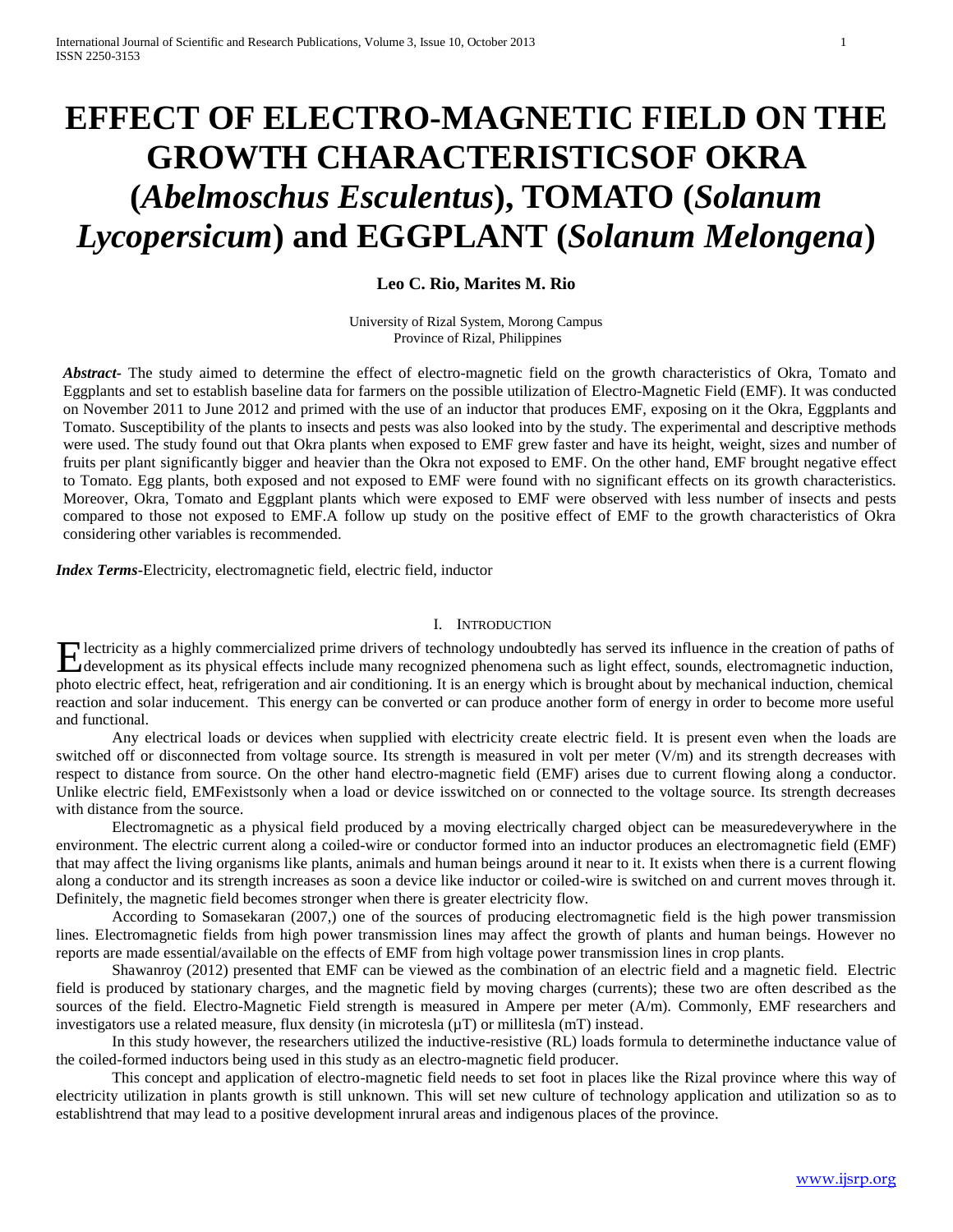League of provinces of the Philippines, (revised 2009) reported thatRizal province is very affable for agricultural development in consideration of its climatic condition, soil fertility, proximity to markets and vast agricultural lands. There are 32,276 hectares devoted to agriculture where 6,019.58 hectares are planted with diversified or high value crops like vegetables, fruits and root crops. Among the High Value Crops that can be potentially produced in the province are vegetables like cucumber, cabbage, lettuce, ampalaya, beans, okra, tomatoes among others. For the fruits are mango, cashew, citruses, rambutan, avocado, santol, atis, jackfruit (nangka), and the likes. Among these, tomatoes, okra and eggplant are one of the major producers in the province which can produce an average of 35,000 metric tons per year supplying almost three fourth of the annual local market demand of the province. All these prove right that Rizal province is rich not just with talents, tourist destination, products and crop but also in agricultural lands which people could still improve.

Today, Rizal-Philippines is stepping up to the challenges that are inspired by the declared policy in Sec 2 of Republic Act 9168 otherwise known and cited as Philippine Plant Variety Protection Act of 2002, which states…

> The State recognizes that science and technology are essential for national development and promotes the adaptation of technology and knowledge from all sources for the national benefit. The State also recognizes the need to protect and secure the exclusive rights of scientists and other gifted citizens to their intellectual property and creations.

The said Republic Act inspired the researchers to conduct the present study and cling to the belief that technology adaptation will definitely assured of national development. In support to this R.A., Rizal has started to take a leap with its dealings in hydroponics technology, organic farming and other innovative system and processes. And yet, none so far has employed electro-magnetic fields in the growing of plants. Thus, the study becomes imperative. Furthermore, the present study attempted to label, introduce and employ electrical technology application and utilization in the farming process. It is expected that the result of this study may set a new trend among farmers not only in the province but also within the country.

Common household devices under 60 Hz frequency/220 volts source such as electric blanket has approximately 1 to 10 gauss, vacuum cleaners-.001 to .010 gauss, fluorescent lamps-.001 to .01 gauss washers ,blenders dryers-1 to 2 gauss of electromagnetic strength (Anonymous, 1985).

Men are not aware that magnetism and plant growth are related to each other. Louis Pasteur discovered that magnetism affects plant growth when he was experimenting on the fundamentals of fermentation. He found out that the earth's magnetism affects the growth of plants. This concept can be effectively utilized in agricultural areas. Plant growth can be stimulated by treating the seeds, water, soil and nutrients in the soil. Magnetism is a renewable source of energy that can enhance plant growth ( Aarti, n.d.)

Many scientists had made an investigations and came up with hypothesis that if a magnet was placed below the plants, those containing iron lean towards the ground. However, experiments have proved them wrong. In fact, plants with magnets grew taller than those without magnets below them.

The positive effect of magnetism on plant, animal and human life has been studied since the discovery of magnetism in the 16th century. It wasn't until the 19th century, however, that Louis Pasteur observed the positive effect of the earth's magnetic field on plant growth. Today, seed distributors magnetically treat seeds to encourage optimal plant growth ( O' Grady, n.d.).

The cited literatures have significant bearing to the present study since it considered application of electro-magnetic field in plant growth through EMF producing device. It study relates with the idea and adherence of Pasteur that electro-magnetic field influences growth performance of plants.

Somasekaran (2007) disclosed in his study the effects of electro-magnetic field to selected crops, detailed the concept that the flow of electricity along a wire / conductor establishing an electromagnetic field (EMF) around it influences the living organisms like plants, animals and human beings by the way of electromagnetic induction.

The present study has relationship with Somasekaran's concept since both studies adhered with the idea that the flow of electricity along a conductor establishes an electromagnetic field. (EMF). This follows the concept that any living things near EMF will be affected by it and so with okra, tomato and eggplants that were used and exposed to electro-magnetic field in the conduct of this study.

## II. SETTING OF THE STUDY

The study was conducted inMorong Rizal, Philippines. The experimental lot was located at the garden field of the "Gusaling Ugnayan" of the College of Industrial Technology-Morong Campus of University of Rizal System. It was once an agricultural land where farmers sow their crops and vegetable plants to earn a living. At present, the site has variety of plants grown inside and alongside of the fence of the campus. The soil is observed to be rich with aluminum ion and has contained organic matters which are needed by plants in order to grow better. The area is equipped with garden tools, equipment and water system intended for gardening and watering of plants. A 220 Volts AC-3 phase source is located near the area for electrification purposes.

# **Objectives**

Generally, the study aimed to determine the effects of electro-magnetic field to growth characteristics of Okra, Tomato and Eggplants. The study established a baseline data which will serve as future reference for farmers in the planting and growing of these plants.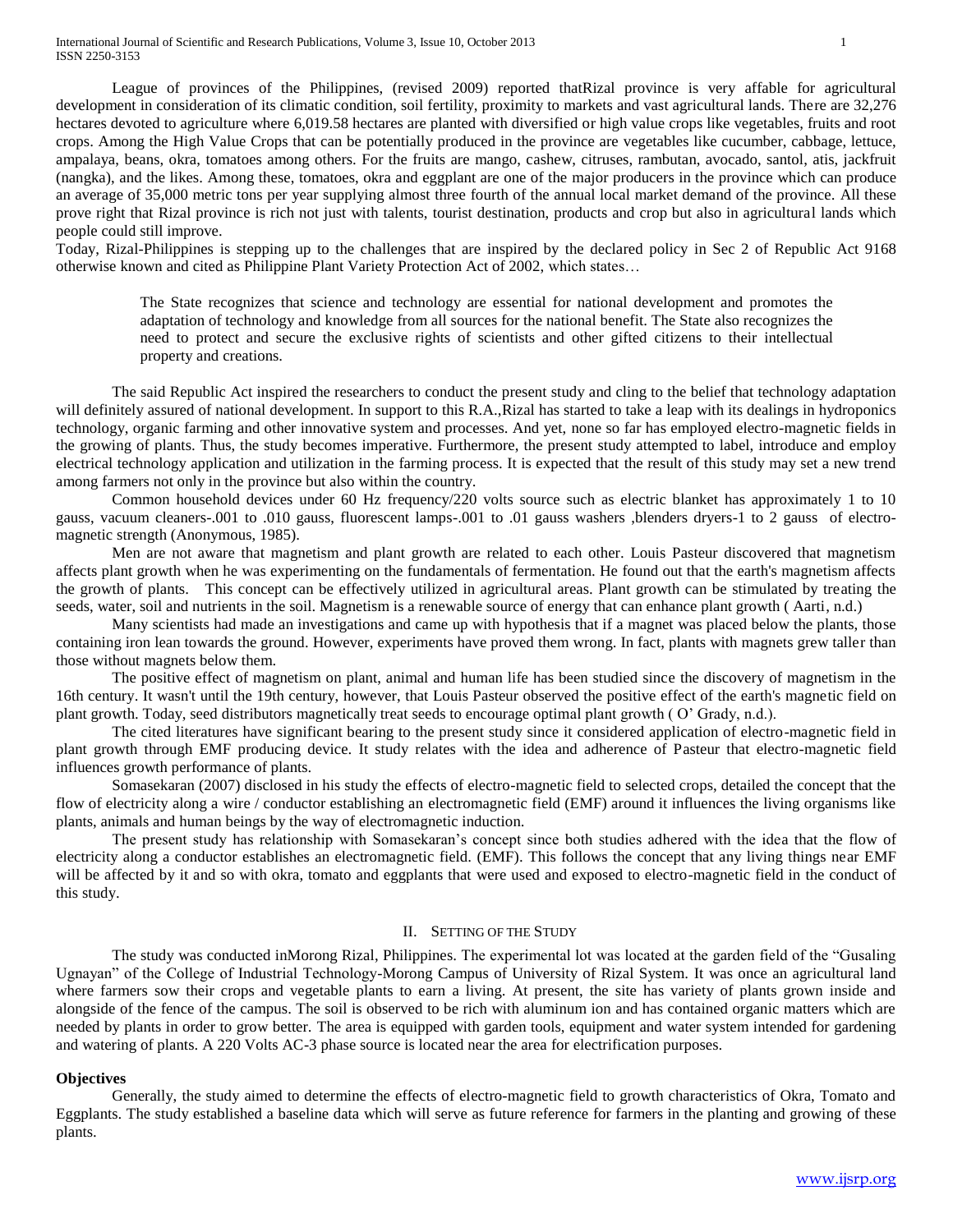International Journal of Scientific and Research Publications, Volume 3, Issue 10, October 2013 1 ISSN 2250-3153

Specifically, the study aimed to:

- 1. Determine the growth characteristics of Okra, Tomato and Eggplant which were exposed to and not exposed to electromagnetic field with respect to:
	- 1.1 plant height;
	- 1.2 length of fruit;
	- 1.3 basal diameter of fruit;
	- 1.4 weight of fruit; and
	- 1.5 number of fruits per plant
- 2. Label the significant difference between the plants which were exposed to and not exposed to electro-magnetic field considering the above cited variables.
- 3. Describe the susceptibility to insects and pests of the plants which were exposed to and not exposed to electro-magnetic field.
- 4. Prepare detailed technical guidelines on how to develop a coiled-wire EMF producer.
- 5. Prepare and submit reports of the findings of the study to the provincial government.

# III. METHODOLOGY

The experimental and descriptive methods of investigations were usedin this study to determine the effects of electro-magnetic field (EMF) in the growth characteristics of growing plants. Two groups of plants were used and subjected to the study. The first group of plants was exposed to EMF while the second group was not exposed to EMF. Okra, Tomato and Eggplant were utilized in this study. Six plants were sown in a garden plot. These plants were chosen because of their capability to grow in summer season and abilities to withstand changing temperature and weather condition. The researchers followed the farmer's conventional way and standard procedure of planting and growing of plants. Descriptive method of research was thenused to describe the susceptibility to insects of both groups of plants. The two groups of plants were observed and compared as to their susceptibility to insects and pests. The observations processes were done from the time the plants sprout leaves up to the day they are ready for harvest. Data were taken religiously and recorded for analysis and interpretation.

Two garden plots measuring 5 X 1**.**5 meter each were cleared from weeds, cultivated and treated with hot water to germinate the soil and manually prepared to remove unnecessary objects like stones and dirt. Two 16-feet X 2" X 2" EMF producer-Inductors coiled with magnetic wire were placed in between the two rows of the first group of plant. It was manually adjusted upward to coincide with the height development of the plants and to ensure that they are near to the EMF by 10 centimeters until such time the plants are matured and ready for data gathering. The two Inductors connected in parallel with indicator lamps were supplied with 220 Volts AC power sourceand have a computed total Impedance value of 252 Ohms and **.**87 Amperes.

Two cages measuring 2**.**5 meters high x 2 meter wide and 5 meters long were installed to protect the two groups of plants and the Inductors from external influences like animals and humans. Weekly and monthly observations and data gathering on susceptibility to insects and pests were conducted. Data gathering on growth characteristics for Tomato was done on the  $80<sup>th</sup>$  day after it was planted while data for Okra and Eggplant was observed on the 70<sup>th</sup> day after they were planted to determine the height of the plants, length of fruit; basal diameter of fruit; weight of fruit and number of fruits per plant.It was during the harvest time that the data was best gathered because the plants are already matured. To observe plants sensitivity and to record insects and pests which were visible with the garden plot, the researchers had regularly visited, maintained, monitored and observed the site where the experimentation has been done.

## IV. RESULTS AND DISCUSSION

Growth Characteristics of Okra, Tomato and Eggplant as Exposed to and Not Exposed to Electro-Magnetic Field with Respect to Plant Height, Length of Fruit, Basal Diameter of Fruit, Weight of Fruit and Number of Fruit Per Plant

Table 1 presents the computed mean on the response of okra, tomato and eggplant as exposed to and not exposed to electromagnetic field with respect to plant height.

> Table 1 Computed Mean on the Response of Okra, Tomato and Eggplant as Exposed to and Not Exposed to Electro-magnetic Field with Respect to Plant Height (in cm)

| <b>Plant</b> | <b>Exposed To</b><br>Electro-magnetic field<br>Mean | <b>Not Exposed To</b><br>Electro-magnetic field |  |
|--------------|-----------------------------------------------------|-------------------------------------------------|--|
|              |                                                     | Mean                                            |  |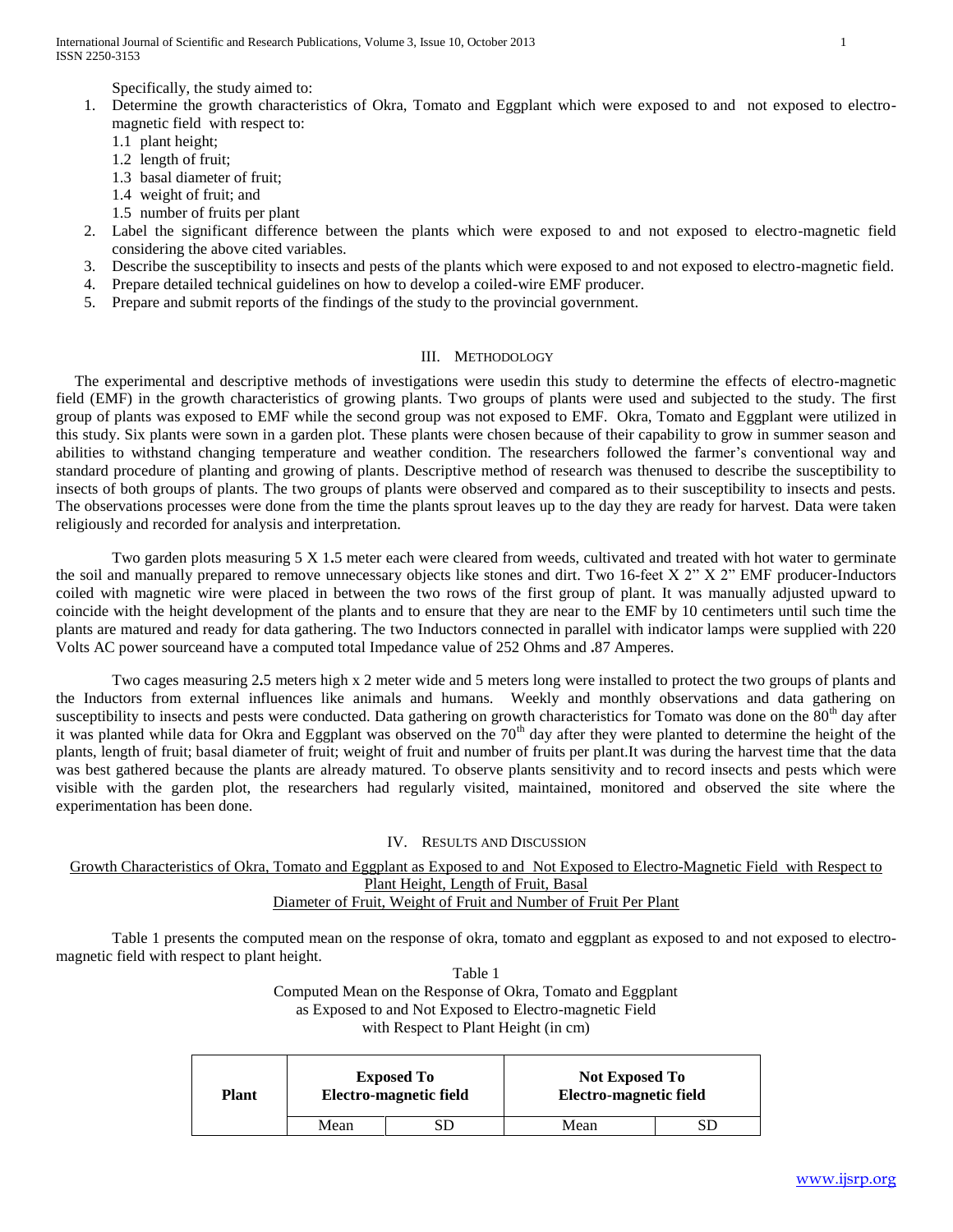| Okra                   | 89.08 | 2.86 | 80.23                       | 7.98 |
|------------------------|-------|------|-----------------------------|------|
| $\mathbf{r}$<br>`omato | 86.1  | 2.50 | 104.5                       | 10.7 |
| T.<br>Eggplant         | 83.86 | 0.48 | ດາ<br>$\epsilon$ 1<br>09.91 | 1.07 |

*Legend: SD – Standard Deviation*

It could be gleaned from the table that with regards to plant height, plants that were exposed to electro-magnetic field, okra had a mean of 89.08 and a standard deviation of 2.86; tomato acquired a mean of 86.1 and standard deviation of 2.50; eggplant obtained a mean of 83.86 and standard deviation of 0.48.

Moreover, plants not exposed to electro-magnetic field, height of okra acquired a mean of 80.23 and a standard deviation of 7.98; tomato obtained a mean of 104.5 and a standard deviation of 10.7; eggplant got a mean of 83.51 and a standard deviation of 1.07.

The results showed that at early vegetative growth stage, okra plants exposed to electro-magnetic field are significantly taller than the ones not exposed to electro-magnetic field.

A different effect happened between the tomato which were exposed to and not exposed to electro-magnetic field when the tomato in the first garden plot came to be shorter than those tomatoes in garden plot 2.

The table further shows that there was almost a similar plant height between the eggplant exposed and not exposed to electromagnetic field. Thus, implying that electromagnetic field has no effect to eggplants with respect to plant height.

Table 2 presents the computed mean on the response of okra, tomato and eggplant as exposed to and not exposed to electromagnetic field with respect to length of fruit.  $T<sub>1</sub>$   $T<sub>2</sub>$   $\alpha$ 

| Table 2                                                    |
|------------------------------------------------------------|
| Computed Mean on the Response of Okra, Tomato and Eggplant |
| as Exposed to and Not Exposed to Electro-magnetic Field    |
| with Respect to Length of Fruit (in cm)                    |

|              | <b>Exposed To</b>      |      | <b>Not Exposed To</b><br>Electro-magnetic field |      |  |
|--------------|------------------------|------|-------------------------------------------------|------|--|
| <b>Plant</b> | Electro-magnetic field |      |                                                 |      |  |
|              | Mean                   | SD   | Mean                                            | SD   |  |
| Okra         | 15.67                  | 0.28 | 12.7                                            | 0.87 |  |
| Tomato       | 4.18                   | 0.20 | 5.11                                            | 0.09 |  |
| Eggplant     | 8.4                    | 0.54 | 18.4                                            | 0.45 |  |

As revealed on the table, the length of fruits of the plants that were exposed to electro-magnetic field, okra garnered a mean of 15.67 and standard deviation of 0.28; tomato acquired a mean of 4.18 and standard deviation of 0.20; eggplant obtained a mean of 18.4 and standard deviation of 0.54.

Furthermore, the length of the plants that were not exposed to electro-magnetic field shows that okra acquired a mean of 12.7 and a standard deviation of 0.87; tomato obtained a mean of 5.11 and a standard deviationof 0.09; eggplant got a mean of 18.4 and a standard deviation of 0.45.

The result shows that the fruit length of okra exposed to electro-magnetic field is significantly longer than those which were not exposed to electro-magnetic field.

On the other hand, tomatoes exposed to electro-magnetic field have fruit length that are shorter than the fruit lengths of those which were not exposed to electro-magnetic field.

Just like in plant height, electro-magnetic field seemed not to influence length of fruits of plants exposed and not exposed to electro-magnetic field.

Table 3 shows the computed mean on the response of okra, tomato and eggplant as exposed to and not exposed to electro-magnetic field with respect to basal diameter of fruit.

> Table 3 Computed Mean on the Response of Okra, Tomato and Eggplant as Exposed to and Not Exposed to Electro-magnetic Field with Respect to Basal Diameter of Fruit (in cm)

| <b>Plant</b> | <b>Exposed To</b><br>Electro-magnetic field |      | <b>Not Exposed To</b><br>Electro-magnetic field |      |  |
|--------------|---------------------------------------------|------|-------------------------------------------------|------|--|
|              | Mean                                        | SD   | Mean                                            |      |  |
| Okra         | 2.108                                       | 0.09 | 1.83                                            | 0.12 |  |
| Tomato       | 2.4                                         | 0.25 | 2.96                                            | 0.14 |  |
| Eggplant     | 178                                         | 0.15 | 2 77                                            |      |  |

As reflected from the table, the basal diameter of plants exposed to electromagnetic field, okra in particular, garnered a mean of 2.108 and standard deviation of 0.09; tomato acquired a mean of 2.4 and standard deviation of 0.25; eggplant obtained a mean of 2.78 and standard deviation of 0.15.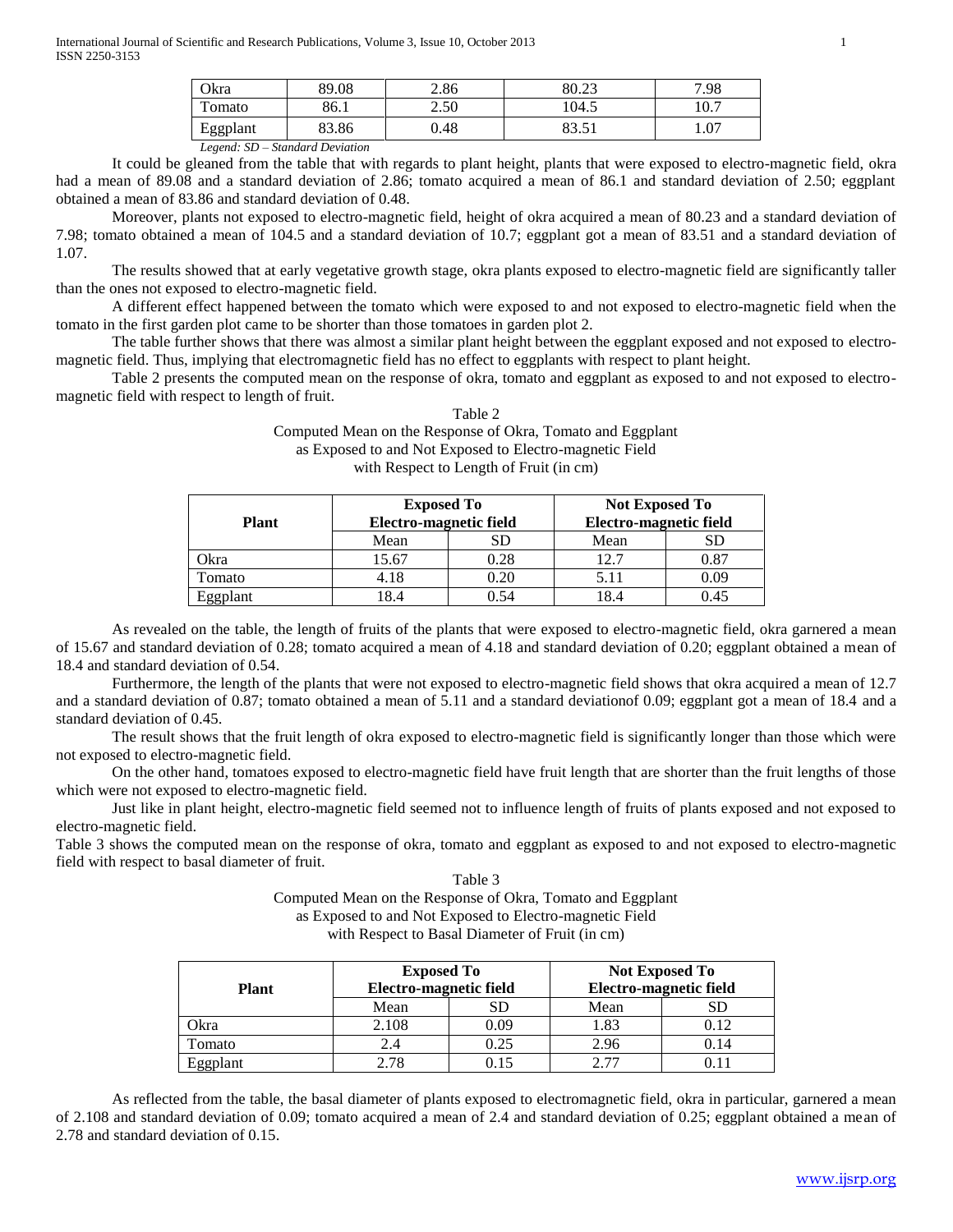In addition, the basal diameter of okra which was not exposed to electro-magnetic field acquired a mean of 1.83 and a standard deviation of 0.12; tomato which was not not also exposed to EMF obtained a mean of 2.96 and a standard deviation of 0.14 while eggplant unexposed to EMF got a mean of 2.77 and a standard deviation of 0.11.

The result shows that the basal diameter of the okra exposed to EMF is bigger in diameter compared to those that were not exposed to EMF.

Further, tomatoes which were not exposed to EMF have bigger basal diameter than those with exposure to EMF.The eggplants, both exposed and not exposed to EMF have almost same basal diameter.

Table 4 presents the computed mean on the response of okra, tomato and eggplant as exposed to and not exposed to electromagnetic field with respect to weight of fruit.

| Table 4                                                    |
|------------------------------------------------------------|
| Computed Mean on the Response of Okra, Tomato and Eggplant |
| as Exposed to and Not Exposed to Electro-magnetic Field    |
| with Respect to Weight of Fruit (in grams)                 |

|              | <b>Exposed To</b>      |      | <b>Not Exposed To</b><br>Electro-magnetic field |      |  |  |
|--------------|------------------------|------|-------------------------------------------------|------|--|--|
| <b>Plant</b> | Electro-magnetic field |      |                                                 |      |  |  |
|              | Mean                   | SD   | Mean                                            | SD   |  |  |
| Okra         | 24.17                  | .47  | 13.67                                           | 2.42 |  |  |
| Tomato       | 34.5                   | 3.67 | 50.17                                           | .47  |  |  |
| Eggplant     | 59.83                  | .94  | 60                                              |      |  |  |

As revealed on the table, with regards to weight of fruits of plants exposed to electromagnetic field, the fruit of okra garnered a mean of 24.17 and standard deviation of 1.47; tomato acquired a mean of 34.5 and standard deviation of 3.67; eggplant obtained a mean of 59.83 and standard deviation of 1.94.

Furthermore, in view of the weight of fruit of plants, okra which were not exposed to electro-magnetic field acquired a mean of 13.67 and a standard deviation of 2.42; tomato obtained a mean of 50.17 and a standard deviation of 1.47; eggplant got a mean of 60 and a standard deviation of 1.41.

As revealed by the result, the weight of fruit of okra plants is significantly heavierthan those which were not exposed to EMF.

On the other hand, the fruits of tomatoes and eggplants which were not exposed toEMF are quite heavier compared to the weight of those which were exposed to EMF.

Table 5 presents the computed mean on the response of okra, tomato and eggplant as exposed to and not exposed to electromagnetic field with respect to number of fruit per plant.

As can be reflected from the table, plants exposed to EMF specifically okra andeggplants earned a mean of 4 and 4.5 respectively and a standard deviation of 0.89 and 0.84 accordingly. Tomato on the other hand, got a mean of 2.167 and a standard deviation of 0.75.

> Table 5 Computed Mean on the Response of Okra, Tomato and Eggplant as Exposed to and Not Exposed to Electro-magnetic Field with Respect to Number of Fruit per Plant

| <b>Plant</b> | <b>Exposed To</b>      |      | <b>Not Exposed To</b>  |           |  |
|--------------|------------------------|------|------------------------|-----------|--|
|              | Electro-magnetic field |      | Electro-magnetic field |           |  |
|              | Mean<br>SD             |      | Mean                   | <b>SD</b> |  |
| Okra         |                        | 0.89 | 2.167                  | 0.75      |  |
| Tomato       | 2.167                  | 0.75 | 3.83                   | 1.47      |  |
| Eggplant     | 4.5                    | 0.84 | 4.167                  |           |  |

An analysis of this result shows that okra exposed to EMF among other plants hasbetter number of fruits while tomato not exposed to EMF has good number of fruitscompared to tomatoes with exposure to EMF.

# Significant Difference Between the Plants Exposed to and the Plants Not Exposed to Electro-magnetic Field with Respect to the Different Aspect

Table 6 shows the computed t–test on the significant difference between the plants exposed to and not exposed to electromagnetic field with respect to plant height.

It could be gleaned from the table that in terms of plant height, okra and tomato obtained p-values of 0.043 and 0.009 respectively which did not exceed at 0.05 level of significance, Thus, the null hypothesis that there is no significant difference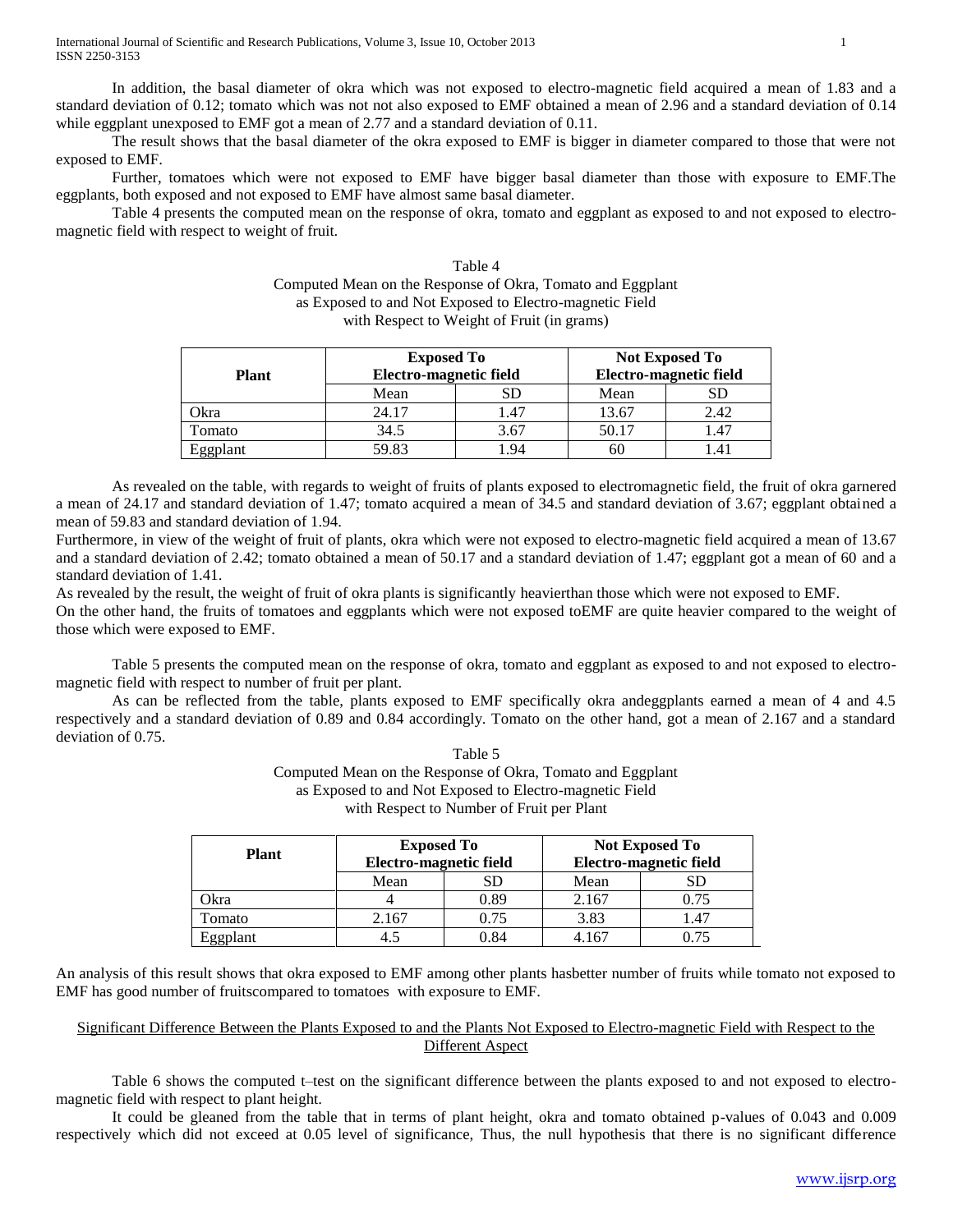between the plants exposed and the plants not exposed to electro-magnetic field in terms of plant height are rejected for okra and tomato. Therefore, the presence of EMF brought positive effect to okra while negative effect on tomatoes with respect to its height.

| <b>Plant</b> |             | <b>Mean</b> | sd    | df | t-value | p-value | Ho        | VI        |
|--------------|-------------|-------------|-------|----|---------|---------|-----------|-----------|
| Okra         | Exposed     | 89.08       | 2.86  |    | 2.55    | 0.043   |           |           |
|              | not exposed | 80.23       | 7.98  | 6  |         |         | R         | S         |
| Tomato       | Exposed     | 86.1        | 2.5   |    | 4.09    | 0.009   | R         | S         |
|              | not exposed | 104.5       | 10.7  |    |         |         |           |           |
| Eggplant     | Exposed     | 83.867      | 0.482 |    | 0.75    | 0.483   |           | <b>NS</b> |
|              | not exposed | 83.51       | 1.07  | h  |         |         | <b>FR</b> |           |

| Table 6                                                          |
|------------------------------------------------------------------|
| Computed T-test on the Significant Difference Between the Plants |
| Exposed To and Not Exposed To Electro-magnetic Field             |
| with Respect to Plant height                                     |

On the other hand, eggplant obtained a p-value of 0.483 which exceeded the 0.05 level of significance. Thus, the null hypothesis that there is no significant difference between the plants exposed and the plants not exposed to electro-magnetic field with respect to plant height failed to reject. Therefore, the existence of EMF does not affect the length characteristics of the eggplant.

Table 7 presents the computed t-test on the significant difference between the plants exposed to and not exposed to electromagnetic field with respect to length of fruit.

As reflected from the table, the length of fruits for okra and tomato obtained p-values of both 0.000 which did not exceed at 0.05 level of significance. Thus, the null hypothesis that there is no significant difference between the plants exposed and the plants not exposed to electro-magnetic field with respect to length of fruits are both rejected for okra and tomato. Therefore, the EMF has positive contribution to okra with respect to latter's length of fruit. On the other hand, EMF has brought negative contribution to tomato with respect to length of fruit.

| Table 7                                                          |
|------------------------------------------------------------------|
| Computed T-test on the Significant Difference Between the Plants |
| Exposed To and Not Exposed To Electro-magnetic Field             |
| with Respect to Length of Fruit                                  |

| <b>Plant</b> |             | <b>Mean</b> | Sd     | df | t-value             | p-value            | Ho | VI        |
|--------------|-------------|-------------|--------|----|---------------------|--------------------|----|-----------|
| Okra         | Exposed     | 15.675      | 0.281  |    | 7.96<br>6           | 0.000              | R  | S         |
|              | not exposed | 12.7        | 0.872  |    |                     |                    |    |           |
| Tomato       | Exposed     | 4.183       | 0.199  | ⇁  | 10.29               | 0.000              | R  | S         |
|              | not exposed | 5.1167      | 0.0983 |    |                     |                    |    |           |
| Eggplant     | Exposed     | 18.4        | 0.535  |    | 0.00<br>$\mathbf Q$ | <b>FR</b><br>1.000 |    | <b>NS</b> |
|              | not exposed | 18.4        | 0.447  |    |                     |                    |    |           |

On the other hand, in terms of length of fruits, eggplant obtained a p-value of 1.000 which exceeds at 0.05 level of significance. Thus, the null hypothesis that there is no significant difference between the plants exposed and the plants not exposed to electro-magnetic field with respect to length of fruits failed to reject for eggplants.

This closely implies that the use of an inductor/ coil producing EMF in growing eggplants is not advisable.

Table 8 presents the computed t–test on the significant difference between the plants exposed to and not exposed to electromagnetic field with respect to basal diameter of fruits.

The table shows that with respect to basal diameter of okra and tomato obtained p-values of 0.001 and 0.002 respectively, both of which did not exceed at 0.05 level of significance. Thus, the null hypothesis that there is no significant difference between the plants exposed and the plants not exposed to electro-magnetic field in terms of basal diameter is rejected for both okra and tomato. Indeed, the use of EMF to okra is advisable since the study found out its significant contribution in the increase of the basal size of the fruits. This implies that, EMF should not be used with tomatoes as it does not help increase the basal size of the fruit.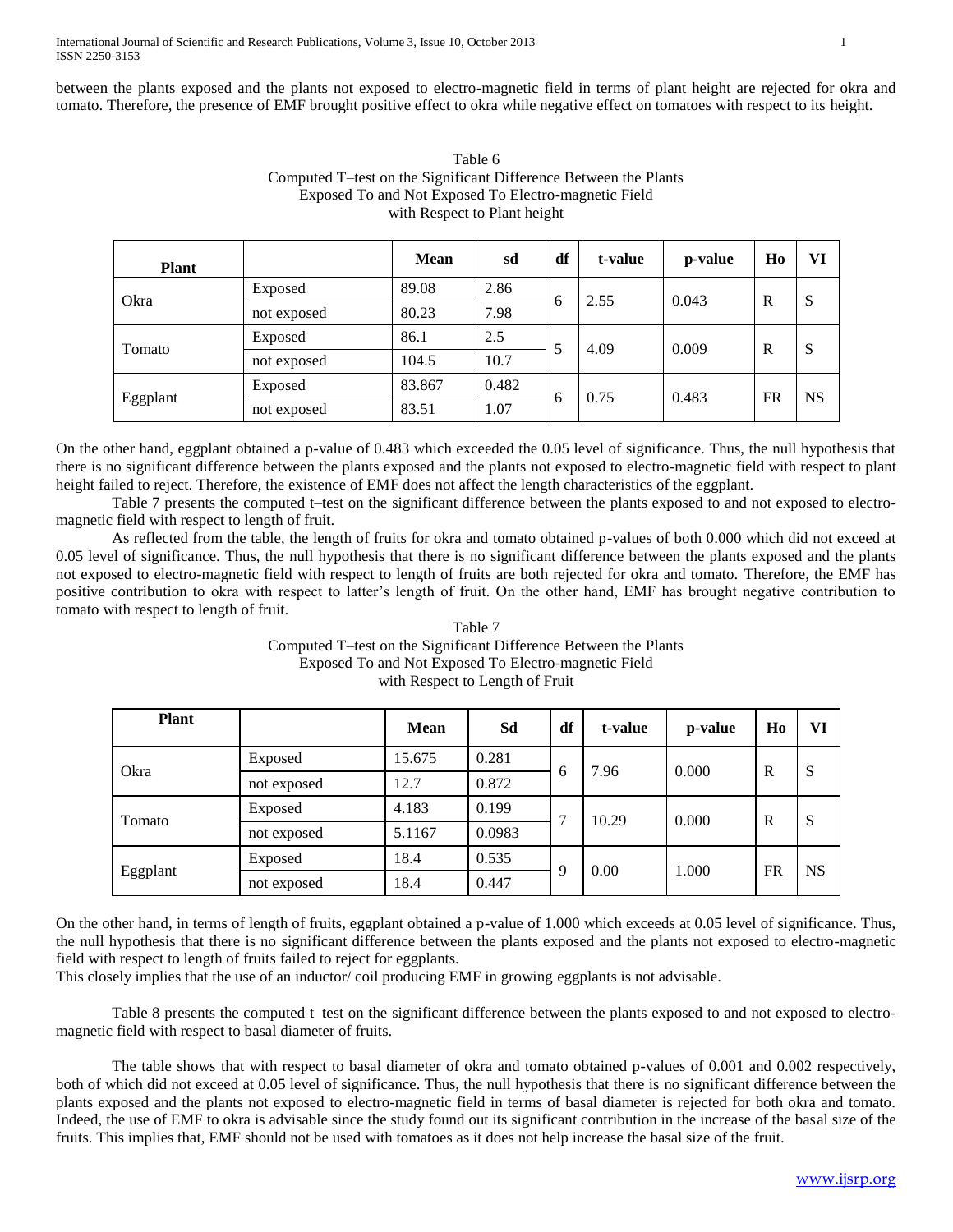On the other hand, with respect to basal diameter, the eggplants obtained a p-value of 0.915 which exceeds at 0.05 level of significance. Thus, the null hypothesis that there is no significant difference between the plants exposed and the plants not exposed to electro-magnetic field in terms of basal diameter failed to reject for eggplant. Therefore, EMF should not be utilized in growing eggplants since it has no effect at all to the basal size of the eggplant.

| Table 8                                                          |
|------------------------------------------------------------------|
| Computed T-test on the Significant Difference Between the Plants |
| Exposed To and Not Exposed To Electro-magnetic Field             |
| with Respect to Basal Diameter of Fruits                         |

| <b>Plant</b> |             | mean  | Sd     | df | t-value | p-value | Ho           | VI        |
|--------------|-------------|-------|--------|----|---------|---------|--------------|-----------|
| Okra         | Exposed     | 2.108 | 0.0861 | 9  | 4.64    | 0.001   | R            | S         |
|              | not exposed | 1.833 | 0.117  |    |         |         |              |           |
| tomato       | Exposed     | 2.4   | 0.247  |    | 4.89    | 0.002   | $\mathbb{R}$ | S         |
|              | not exposed | 2.967 | 0.14   |    |         |         |              |           |
| Eggplant     | Exposed     | 2.783 | 0.151  | 9  | 0.11    | 0.915   | <b>FR</b>    | <b>NS</b> |
|              | not exposed | 2.775 | 0.108  |    |         |         |              |           |

Table 9presents the computed t–test on the significant difference between the plants exposed to and not exposed to electromagnetic field with respect to weight of fruits.

> Table 9 Computed T–test on the Significant Difference Between the Plants Exposed To and Not Exposed To Electro-magnetic Field with Respect to Weight of Fruits

| <b>Plant</b> |             | mean  | Sd   | Df | t-value | p-value | Ho        | VI        |
|--------------|-------------|-------|------|----|---------|---------|-----------|-----------|
| Okra         | exposed     | 24.17 | .47  | 8  | 9.07    | 0.000   | R         | S         |
|              | not exposed | 13.67 | 2.42 |    |         |         |           |           |
| Tomato       | exposed     | 34.5  | 3.67 | 6  | 9.07    | 0.000   | R         | S         |
|              | not exposed | 50.17 | 1.47 |    |         |         |           |           |
| Eggplant     | exposed     | 59.83 | 1.94 | 9  | 0.17    | 0.869   | <b>FR</b> | <b>NS</b> |
|              | not exposed | 60    | .41  |    |         |         |           |           |

The table shows that with respect to weight of fresh single fruit, the fruits of okra and tomato obtained p-values of 0.000 which did not exceed at 0.05 level of significance. Thus, the null hypothesis that there is no significant difference between the plants exposed and the plants not exposed to electro-magnetic field in terms of weight of fresh single fruit is rejected for both okra and tomato. As observed and tried, Okra exposed to EMF has produced fruits with better weight. It implies that the use of EMF in growing okra should be continually observed.

On the other hand, in terms of weight of fruit, eggplant obtained a p-value of 0.869 which exceeds at 0.05 level of significance. Thus, the null hypothesis that there is no significant difference between the plants exposed and the plants not exposed to electro-magnetic field in terms of weight of fresh single fruit failed to reject.

Since the use of EMF in growing eggplant did not show any significant change or effect in the physical growth characteristics of eggplants, there is no need to expose eggplants with EMF.

Table 10 presents the computed t–test on the significant difference between the plants exposed to and not exposed to electromagnetic field with respect to number of fruits per plant.

The table shows that with respect to number of fruits per plant, okra and tomato plants obtained p-values of 0.004 and 0.043 respectively which did not exceed at 0.05level of significance. Thus, the null hypothesis that there is no significant difference between the plants exposed and the plants not exposed to electro-magnetic field in terms of number of fruits per plant is rejected for both okra and tomato. It can be said therefore that the number of fruits for okra increases when it is exposed to EMF. On the other hand, the number of fruits of tomato decreases when exposed to EMF. This then implies that EMF be used in growing Okra.

On the other hand, eggplant obtained a p-value of 0.487 which exceeds at 0.05 level of significance. Thus, the null hypothesis that there is no significant difference between the plants exposed and the plants not exposed to electro-magnetic field in terms of the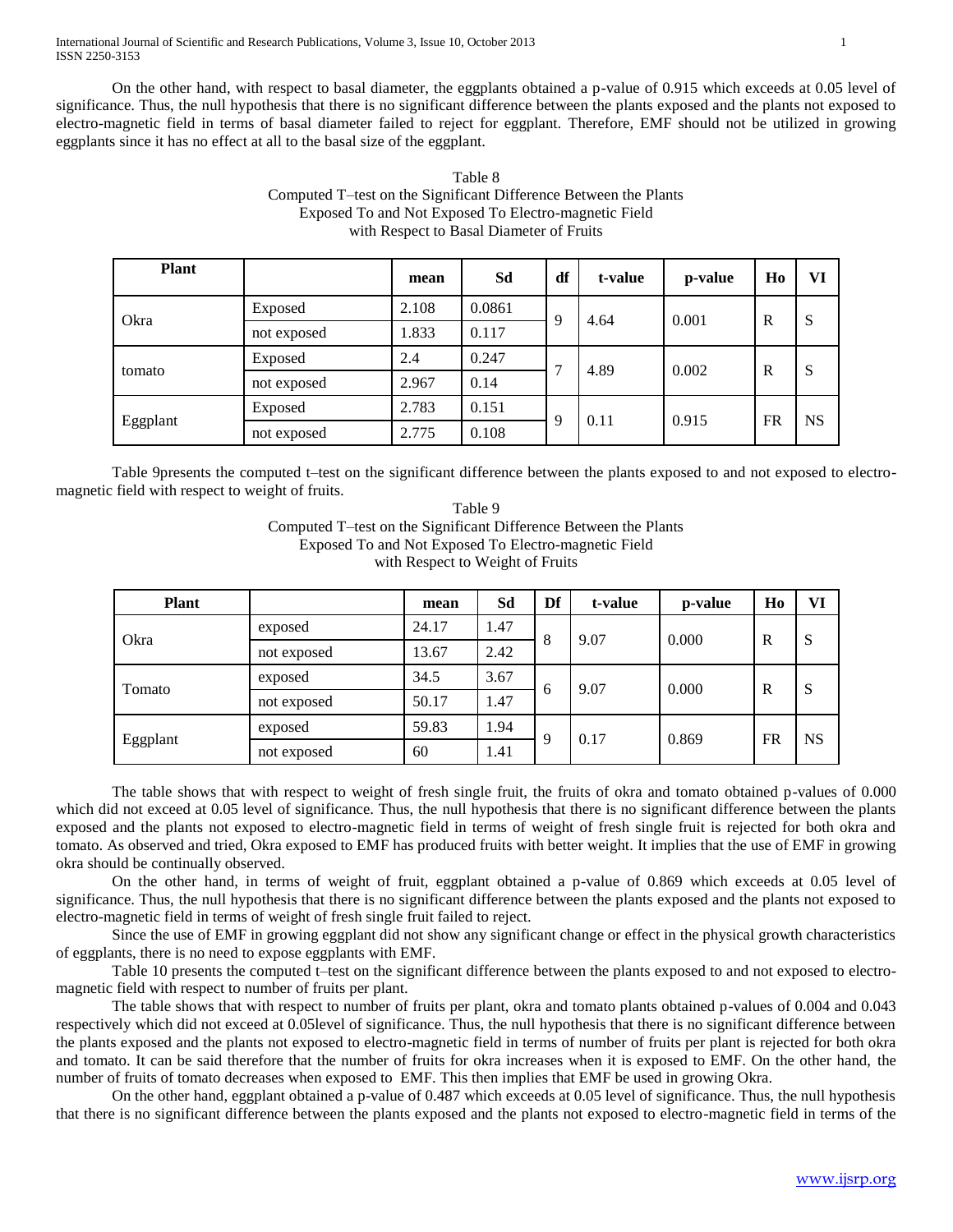number of fruits per plant failed to reject for eggplant. Therefore, eggplant should not be exposed to EMF because it has not significant effect to its growth characteristics most particularly in terms of number of fruits.

| Table 10                                                         |
|------------------------------------------------------------------|
| Computed T-test on the Significant Difference Between the Plants |
| Exposed To and Not Exposed To Electro-magnetic Field             |
| with Respect to Number of Fruits Per Plant                       |

| <b>Plant</b> |             | mean  | Sd    | df | t-value | p-value | Ho           | VI        |
|--------------|-------------|-------|-------|----|---------|---------|--------------|-----------|
| Okra         | exposed     | 4     | 0.894 | Q  | 3.84    | 0.004   | $\mathbb{R}$ | S         |
|              | not exposed | 2.167 | 0.753 |    |         |         |              |           |
| Tomato       | exposed     | 2.167 | 0.753 |    | 2.47    | 0.043   | $\mathbb{R}$ | S         |
|              | not exposed | 3.83  | 1.47  |    |         |         |              |           |
| Eggplant     | exposed     | 4.5   | 0.837 |    | 0.73    | 0.487   | <b>FR</b>    | <b>NS</b> |
|              | not exposed | 4.167 | 0.753 |    |         |         |              |           |

# *Susceptibility of Plants to Insects and Pests*

After more than three months of monitoring the plants, both exposed to and not exposed to electro-magnetic field, the researchers found a very minimal infiltration of insects and pests among the plants exposed to Electro-magnetic field while manifestation of the presence and existence of worms, leaf hoppers, whitefly and flea beetle were seen in the leaves and fruits of plants that were not exposed to electro-magnetic field. This proves that Electro-magnetic field thwarts insects and other pests dwelling species to come into contact with the plants being exposed to it.

## **V.** CONCLUSIONS

- 1. Okra plants when exposed to electro-magnetic field (EMF) grow faster and have its height, length, basal diameter, weight and number of fruits per plant, significantly bigger and heavier and have more number of fruits than the plants not exposed to EMF
- 2. The EMF has positive effect to Okra plant, thus, EMF can be used in growing of Okra.
- 3. The EMFhas negative effect to Tomato plants on aspects relating to plantheight, length, basal diameter, weight and number of fruits per plant, hence it is not advisable for use in growing of tomato.
- 4. The study revealed that eggplants exposed not exposed to EMFhaveno significant differences on theirheight, length, basal diameter, weight and number of fruits.
- 5. The study proved that Okra, Tomato and Eggplant plants when exposed to EMF are less susceptible to insects and pests. Thus, occurrence of pest and insects lessen in plants that are exposed to EMF.

# VI. RECOMMENDATIONS

Based on the findings of the study, the following recommendations are hereby stated.

- 1. The result of the study showed thatEMF has positive effect in the growth characteristic of Okra with respect to its height, length of fruit, basal diameter, weight of fruit and number of fruits per plant.The strength of electro-magnetic field being produced by the electric charge on the coil and the strength of the electric field are the two factors that affect the growth characteristics of Okra, hence, EMF is recommended for use by farmers in growing of Okra.
- 2. A wider land area shall be applied with electro-magnetic field to have a more reliable specific data on its effectsto Okra in terms of its growth.
- 3. EMF should not be used in growing Tomato and Eggplant since the present study proves its negative effect on their growth.
- 4. A parallel study shall be conducted which will involve other plants such as leafy vegetables, Root crops and Vine Crops.
- 5. Further study shall be conducted to establishmore specific data on the growth response and performance of Okra to electromagnetic field.This may involve other variables like sizes of stem, sizes of leaves, root elongation, fruit taste and nutrients and plants sensitivity.
- 6. A variable Inductor shall be utilized instead of a fixed variable to determine how Okra, Tomato and Eggplant respond when applied with different amount of EMF
- 7. The EMF has good effect to growing Okra since there are no insects and pests thatoccurred in the plants during the process. This implies that Okra if expose to EMF will grow better, hence, using EMF to growing of Okra is recommended. On the other hand, EMF should not be used in growing of tomato and eggplants since the study proved its negative effects to the growth of the tomato and eggplant.